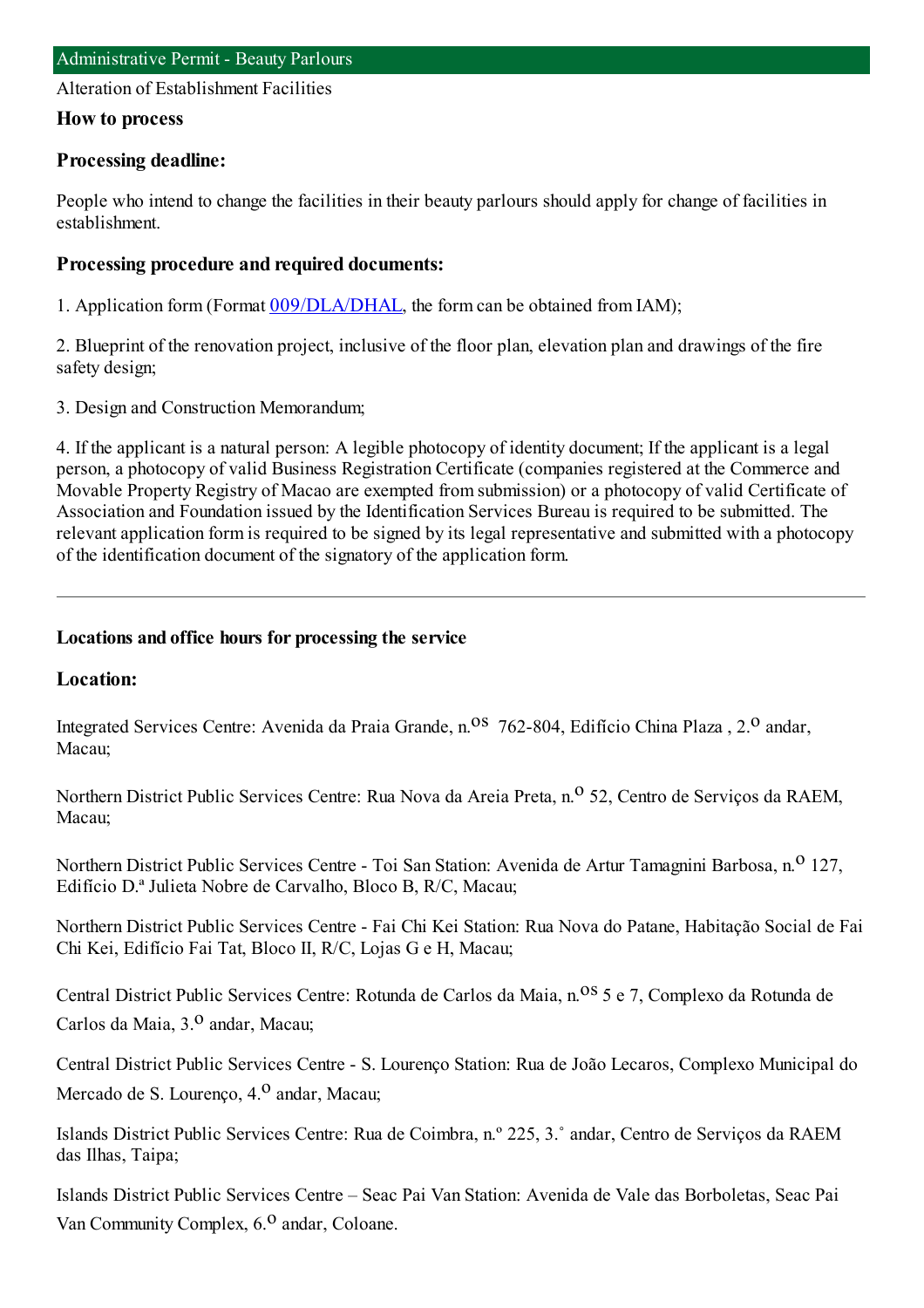# **Office hours:** ;

Monday to Friday, 9:00 a.m. to 6:00 p.m. (no lunch break, closed on Saturdays, Sundays and public holidays)

## **Fees**

Not Applicable

## **Time required for processing**

The required time for processing depends on the content of change of the facilities.

## **Remarks / important notes on application**

1. The original or notarised copy of identification document with the signature of the applicant or legal representative must be produced;

2. The applicant must make the application in person or authorise an agent to make the application.

3. The above-mentioned documents must be signed by the applicant or legal representative, with the exception of documents issued by government departments or public entities.

## **Relevant standards or requirements**

# **Requirements forchoosing the location:**

The location must meet the stipulations in Law no. 6/99/M "[Regulations](http://bo.io.gov.mo/bo/i/99/50/lei06_cn.asp) Governing the Use of Urban Properties", for example, whether the location is for commercial or office purposes.

## **Technical requirements for the establishment:**

## **Items to be observed:**

1. The main entrance must be at least 0.9 metre wide;

2. Emergency safety lighting and exit signs that are in continuous operation should be installed in evacuation exits and routes. The signs must be clear, easy to understand, and located appropriately without being misleading;

3. Two dry chemical powder fire extinguishers weighing 4.5 kg or other fire extinguishers of equivalent function should be provided on each floor or in the establishment, which should be within their valid period;

4. Use and installations of electricity should not lead to fire or the spread of fire;

5. Keep all evacuation exits and routes clear and unobstructed;

6. Business operations other than those approved are prohibited within the establishment;

7. The establishment should be equipped with sanitation facility, in which all equipment should be kept clean and in good operation condition. If the establishment is located in a commercial building or a commercial centre, dedicated sanitation facilities may not be required, but sanitation facilities must be available on the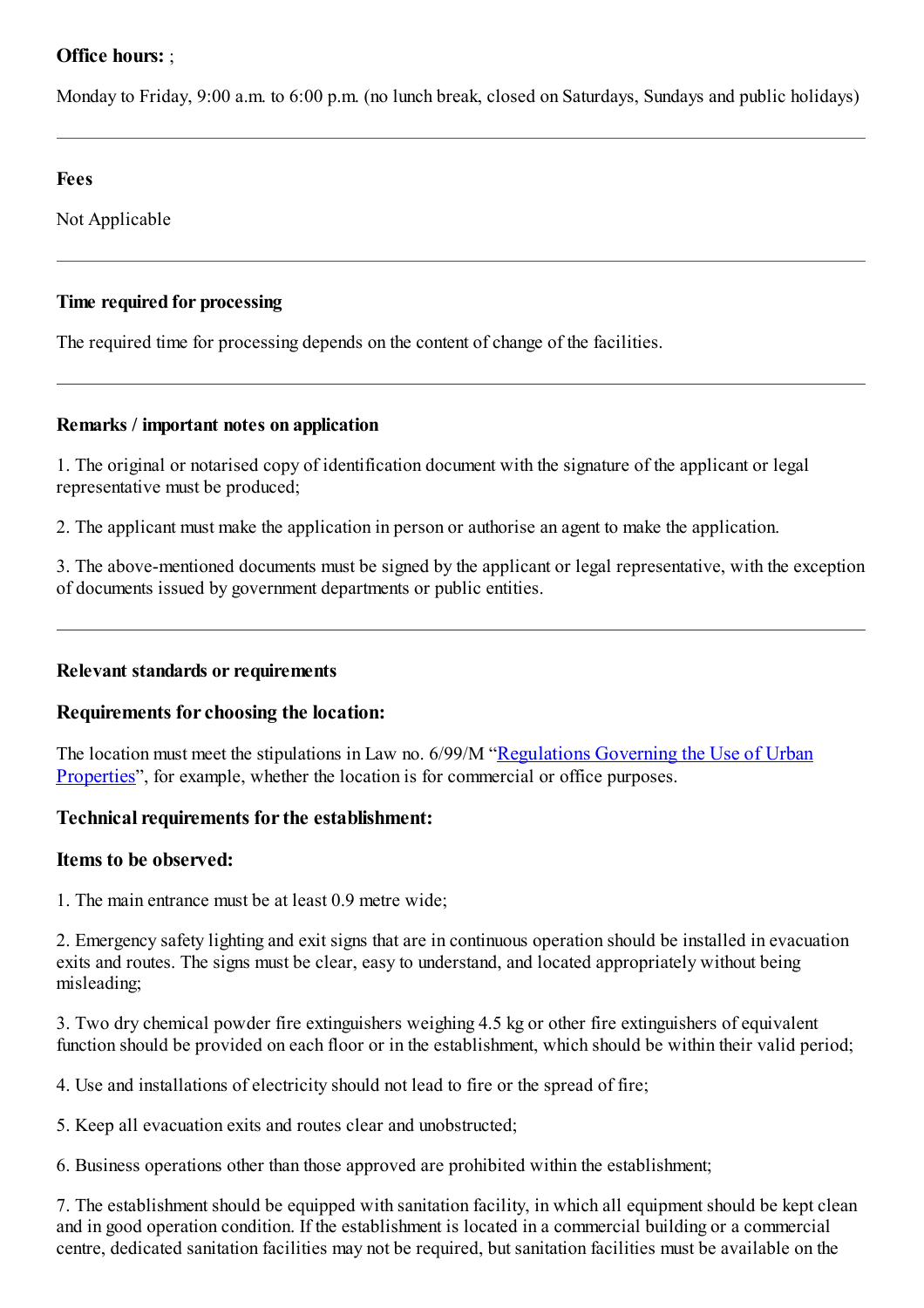same floor of the establishment for the customers and staff's use.

## **Items to be observed depending on the situation of the establishment:**

1. The establishment should use certified and effective fire resistant products (F.R.P.) to protect untreated wooden partitions (partition walls, decorative objects and false ceilings, etc.), and the certificate should be submitted;

2. Storage of liquefied petroleumgas should not exceed four full or empty gas cylinders with a total volume of not more than 120 cubic decimetres. Gas cylinders should be stored in a well-ventilated place away from burners;

3. Remove a front street-facing fixed window grille or at least install a movable one, so that it can be easily and promptly used for escape (or rescue) in case of fire;

4. If the establishment is equipped with fire service equipment, the sprinkler heads of the fixed automatic sprinkler fire extinguishing systemshould function properly without being obstructed by false ceilings. A certificate of inspection and maintenance of the fire service system(fixed automatic sprinkler fire extinguishing systemand hose reels) by a professional and qualified entity and a valid maintenance certificate to prove that the system functions properly should be submitted;

5. Any staircase leading to an attic should be built of non-combustible materials and should be at least one metre wide;

6. Any items that may cause serious fire or danger and any containers filled with flammable liquid or gaseous fuel must not be placed in the storeroom.

## **Progress enquiry and obtaining result of service**

### **Enquiry about application progress:**

"Online progress enquiry is not available for this formality."

## **Method to obtain the result of service:**

Visit in person to obtain the result

### **Formalities**

- First-time Application
- Replacement
- Cancellation
- Change of License Holder
- Alteration of Name of Establishment
- Alteration of Establishment Facilities
- Alteration of List of Service items
- Alteration of others

### **Legislations**

Approval of new regime for issue of administrative licenses for specific economic activities – Decree-Law no.47/98/M [B.O. 43( I ), 26/10/1998]

### **Penalties**